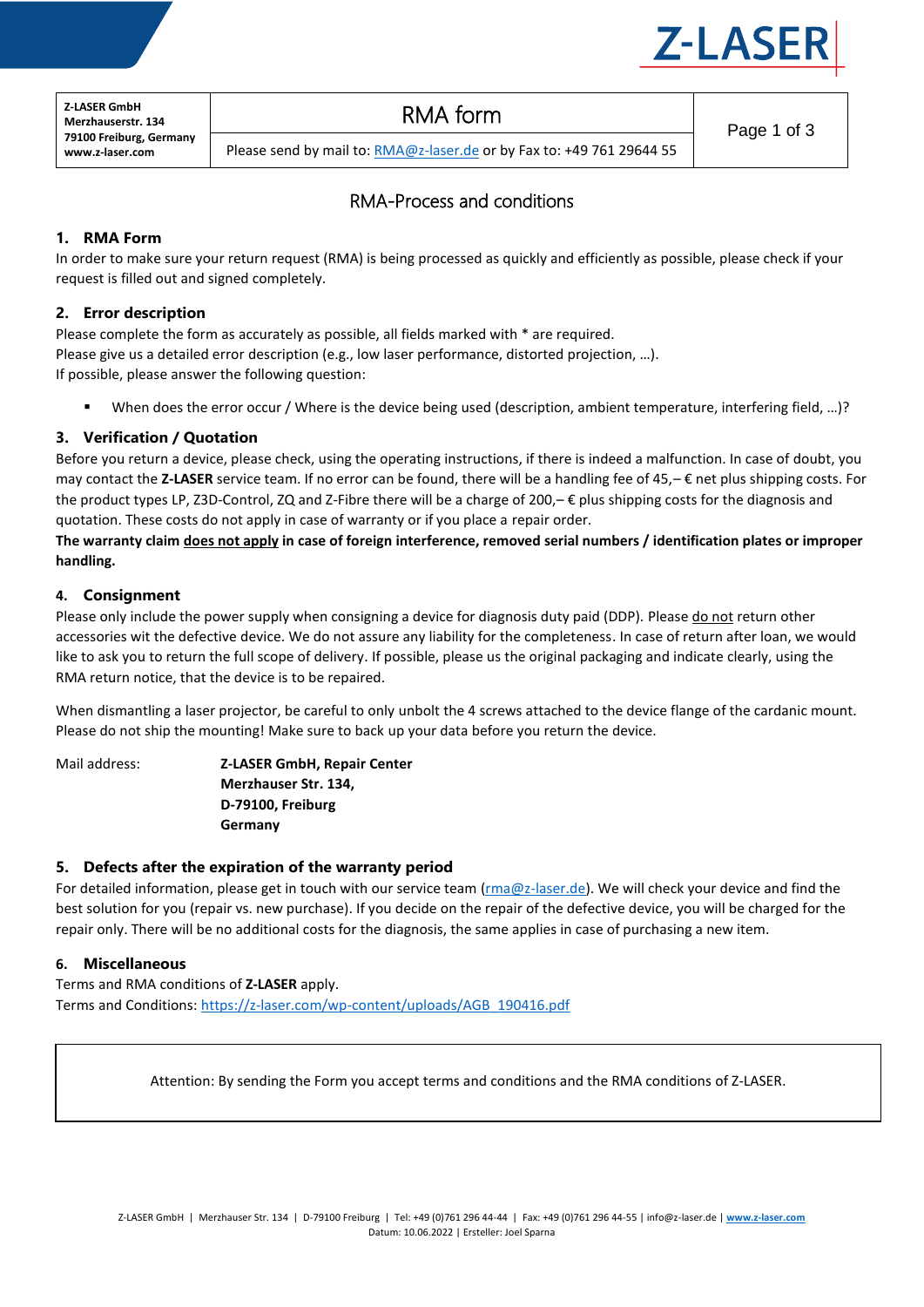

| <b>Z-LASER GmbH</b>     |
|-------------------------|
| Merzhauserstr. 134      |
| 79100 Freiburg, Germany |

# RMA form

Please send by mail to: **RMA@z-laser.de** or by Fax to: +49 761 29644 55

#### Please send this form in advance filled out and signed to **Z-LASER!**

**Corporate data \*** Please fill out the required fields marked with \*

| Customer ID:<br>(if known) |  |                        | Z-LASER Repair No.:        |  |
|----------------------------|--|------------------------|----------------------------|--|
| Contact person             |  | <b>VKR</b>             |                            |  |
| Name*                      |  |                        | Your return / order No. *: |  |
| Phone / Fax                |  |                        |                            |  |
| E-Mail *                   |  |                        |                            |  |
| Company *                  |  | Postal code/<br>City * |                            |  |
| Street, no. *              |  | Country *              |                            |  |

## **Contact with hazardous substances**

| Is the laser used in a pharmaceutical, medical or chemical environment? * | Yes | No |  |
|---------------------------------------------------------------------------|-----|----|--|
| Ist he device polluted? *                                                 | Yes | No |  |

#### **Product information**

| Item No. / - description * | Quantity * | Serial numbers * | Error description * |
|----------------------------|------------|------------------|---------------------|
|                            |            |                  |                     |
|                            |            |                  |                     |
|                            |            |                  |                     |
|                            |            |                  |                     |
|                            |            |                  |                     |

#### **Description of product environment and application \***

| Humidity <sup>*</sup>                                                                                                                                                                                                                                                                                                                                                                                                                                  | Dry                      |  | Humid               |  | Wet                                       |  |                                       |  |                                       |  |
|--------------------------------------------------------------------------------------------------------------------------------------------------------------------------------------------------------------------------------------------------------------------------------------------------------------------------------------------------------------------------------------------------------------------------------------------------------|--------------------------|--|---------------------|--|-------------------------------------------|--|---------------------------------------|--|---------------------------------------|--|
| <b>Environment temperature *</b>                                                                                                                                                                                                                                                                                                                                                                                                                       | $< -5^{\circ}$ C (<23°F) |  | $<$ +10° C (<32° F) |  | +10 to +30 $^{\circ}$ C<br>$(50 - 85° F)$ |  | $> +30^{\circ}$ C ( $> 86^{\circ}$ F) |  | $> +45^{\circ}$ C ( $>113^{\circ}$ F) |  |
| Vibration *                                                                                                                                                                                                                                                                                                                                                                                                                                            | None                     |  | Little              |  | Strong                                    |  |                                       |  |                                       |  |
| Form of installation *                                                                                                                                                                                                                                                                                                                                                                                                                                 | Mounted                  |  | Encapsulated        |  | Voltage                                   |  | Yes                                   |  | No                                    |  |
| Return after Loan? *                                                                                                                                                                                                                                                                                                                                                                                                                                   |                          |  |                     |  |                                           |  | Yes                                   |  | <b>No</b>                             |  |
| Return for scrapping? *                                                                                                                                                                                                                                                                                                                                                                                                                                |                          |  |                     |  | Yes                                       |  | No                                    |  |                                       |  |
| (Taking back old equipment in accordance with German ElektroG)                                                                                                                                                                                                                                                                                                                                                                                         |                          |  |                     |  |                                           |  |                                       |  |                                       |  |
| Are there any accessories included with the return shipment? *<br>$\overline{D}$ $\overline{D}$ $\overline{D}$ $\overline{D}$ $\overline{D}$ $\overline{D}$ $\overline{D}$ $\overline{D}$ $\overline{D}$ $\overline{D}$ $\overline{D}$ $\overline{D}$ $\overline{D}$ $\overline{D}$ $\overline{D}$ $\overline{D}$ $\overline{D}$ $\overline{D}$ $\overline{D}$ $\overline{D}$ $\overline{D}$ $\overline{D}$ $\overline{D}$ $\overline{D}$ $\overline{$ |                          |  |                     |  |                                           |  | Yes                                   |  | <b>No</b>                             |  |

(Power supply, mountings, Cable, USB-Stick, …)